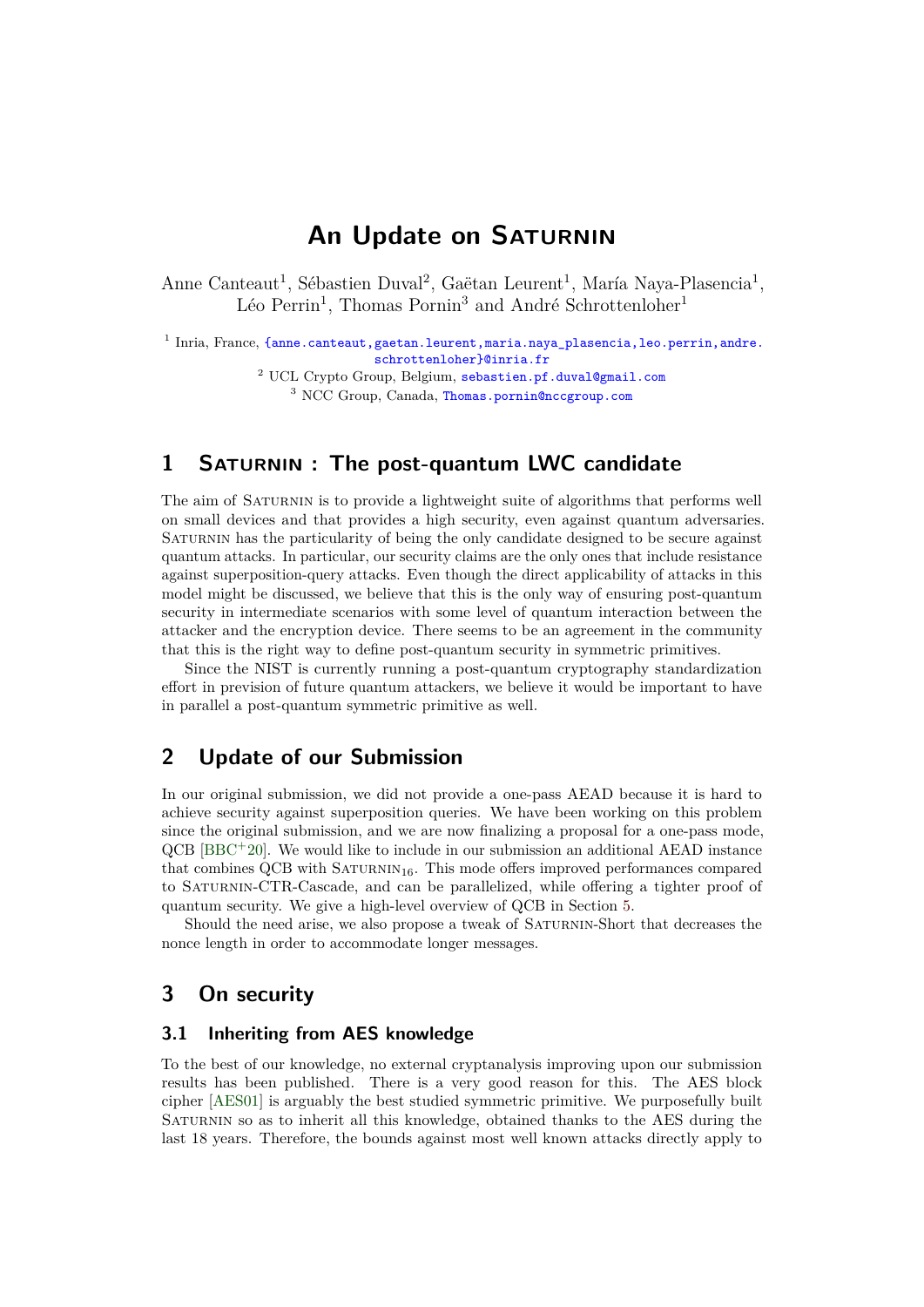SATURNIN. It seems really hard, also based on our own experience, to improve these bounds without making new (surprising!) discoveries about the AES itself.

#### **3.2 Launching a challenge**

The main diference with respect to AES is our much simplifed key schedule. In our submission, in order to claim classical related-key security<sup>[1](#page-0-0)</sup>, we proposed to use  $SATURNI16$ , that has 16 super-rounds instead of 10, but this was not the main submission, and no third-party cryptanalysis on related-key security has been published so far.

We plan to launch in the next months a challenge to encourage cryptanalysts to study the related-key security of SATURNIN: what is the highest number of super-rounds that can be broken? From our preliminary analysis we expect this to be far from 16, but we hope that a challenge will motivate third-party cryptanalysis. This will improve our knowledge of the security of the hash function Saturnin-Hash and of the new mode SATURNIN-QCB, where the number of rounds was chosen to offer security against classical related-key attacks.

### **4 On Performance**

The original submission of Saturnin already included three extra implementations:

- ∙ in portable C;
- ∙ in assembly for the ARM Cortex M3;
- ∙ in assembly for the ARM Cortex M4.

All three implementations are *constant-time*, i.e. naturally immune to timing-based sidechannel attacks (including cache attacks and similar attacks on systems where memory access timing may depend on the target address). The ARM Cortex M4 implementation can encrypt or decrypt data with the AEAD mode Saturnin-CTR-Cascade at a speed of 144 cpb. The equivalent NIST standard (AES/GCM) on an ARM Cortex M4 with a constant-time implementation can be estimated to the following cost:

- ∙ AES-128 in CTR mode: 101 cpb (using the speed reported in [\[SS16\]](#page-3-0), for an assemblyoptimized bitslice implementation).
- ∙ GHASH: 60 cpb (obtained with a custom assembly implementation using integer multiplications, following the method used in the "ghash\_ctmul" implementation in BearSSL[\[Por\]](#page-3-1)).

Therefore, the performance of a constant-time AES/GCM implementation on an ARM Cortex M4 should be about 161 cpb, which is slower than SATURNIN-CTR-Cascade on the same hardware. We may also note that SATURNIN-CTR-Cascade uses larger keys and blocks (256 bits instead of 128 bits) and, contrary to AES/GCM, does not sufer from a relatively high probability of nonce collision.

We also remark that SATURNIN-Hash fairs fairly well on Rhys Weatherley's micro-controller benchmarks,<sup>[2](#page-0-0)</sup> and that, for short messages, SATURNIN-Short is highly competitive.

 $1\text{As all known block ciphers, SATURNIN cannot achieve related-key security in the very strong model of }$ an adversary that can ask for a superposition of related keys (with chosen diferences with a secret key), as shown by [\[RS13\]](#page-3-2).

<sup>2</sup><https://rweather.github.io/lightweight-crypto/index.html>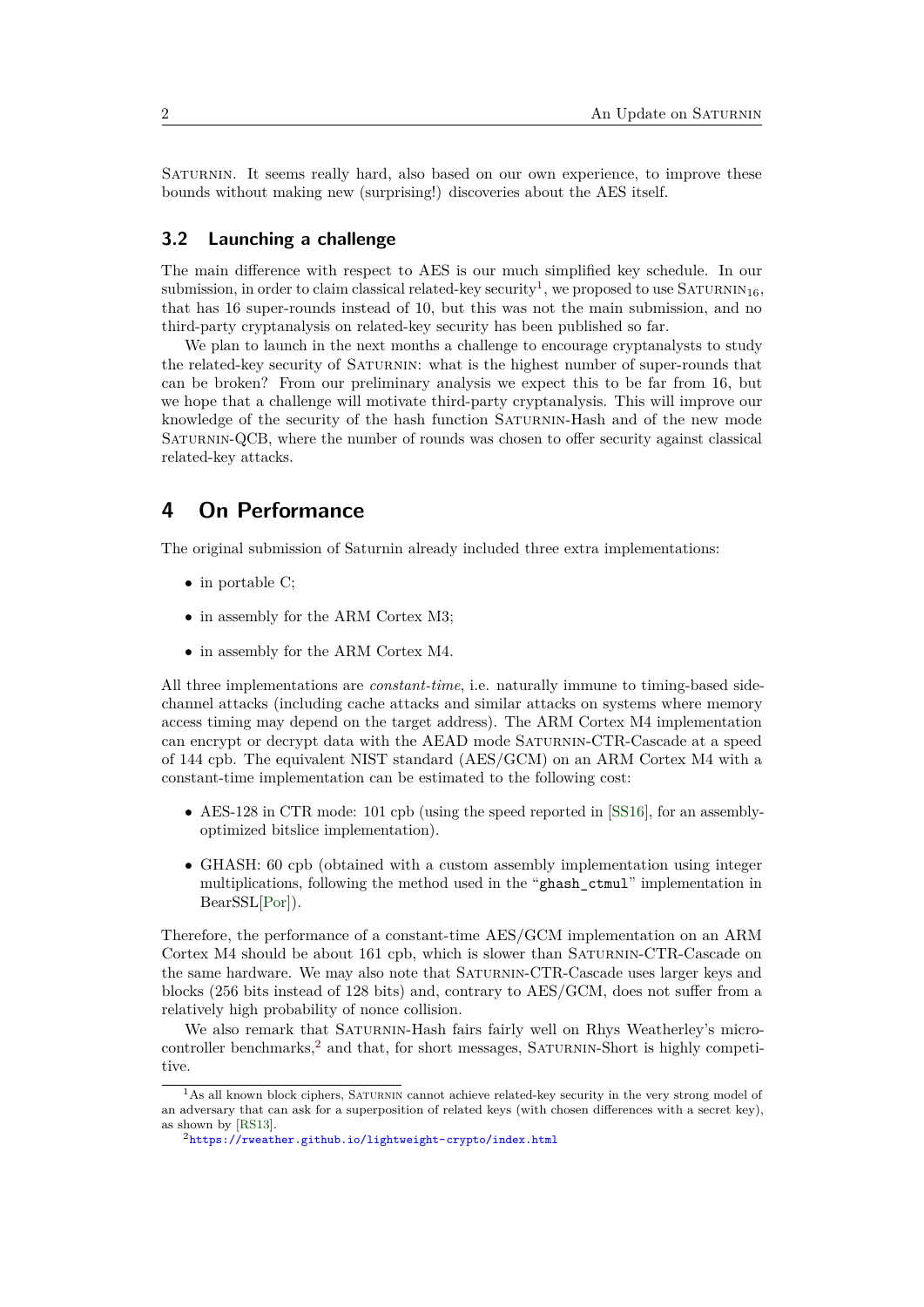#### <span id="page-2-1"></span>**5 Short Description of Saturnin-QCB**

The QCB mode is an AEAD based on a Tweakable Block Cipher, similar to the TAE mode [\[LRW02,](#page-3-3) [LRW11\]](#page-3-4) and to  $\Theta$ CB [\[Rog04,](#page-3-5) [KR11\]](#page-3-6). Full details of the mode and its security proof will be given in a separate paper  $[BBC + 20]$  $[BBC + 20]$ , but we give the high-level ideas below.

Following TAE and ΘCB, each block of plaintext is encrypted by a call to the TBC, with a tweak that includes a domain separator, a nonce, and the block number. The tag is computed by encrypting a checksum of the message, with a tweak that includes a domain separator, a nonce, and the message length. The defnition ensures that, if nonces are not reused, then the TBC is never called twice with the same tweak. For simplicity, the message is always padded with a "01\*" padding, so the ciphertext can be up to 512 bits longer than the plaintext.

We define the TBC as  $\tilde{E}_{k,t,D}(x) = E_{k \oplus t}^D(x)$ , where  $E^D$  denotes SATURNIN<sup>D</sup><sub>16</sub> (the version of SATURNIN with 16 super-rounds, used with 4-bit domain separator  $D$ ), and  $t$  is a 256-bit tweak value (thus the tweak space is of 260 bits in total). In the ideal-cipher model, we can prove the indistinguishability and unforgeability of QCB under quantum chosen-plaintext attacks as defned in the specifcation of Saturnin. The proof assumes that nonces are not controlled by the adversary and not reused  $[BBC + 20]$  $[BBC + 20]$ . SATURNIN-QCB is represented on Figure [1.](#page-2-3)

<span id="page-2-3"></span>

Figure 1: SATURNIN-QCB, encryption.

Comparison with Saturnin-CTR-Cascade. SATURNIN-QCB is of rate one: each block of plaintext requires approximately one call to the TBC  $E_{k \oplus t}^{D}(x)$ . Thus, we perform 16 super-rounds for each message block instead of  $10 + 10 = 20$  super-rounds in SATURNIN-CTR-Cascade, reducing the average time by a factor 0*.*8. Note that for each AD block, we now perform 16 super-rounds instead of 10. Moreover, SATURNIN-QCB is easily parallelized, which can be useful when a powerful server communicates with a large number of lightweight devices.

Contrary to SATURNIN-CTR-Cascade, each encryption in SATURNIN-QCB requires rekeying. However, the key-schedule of SATURNIN is linear and the rekeying requires only to change a value XORed in place to the key.

#### **References**

- <span id="page-2-2"></span>[AES01] Advanced Encryption Standard (AES). National Institute of Standards and Technology (NIST), FIPS PUB 197, U.S. Department of Commerce, November 2001.
- <span id="page-2-0"></span>[BBC<sup>+</sup>20] Ritam Bhaumik, Xavier Bonnetain, André Chailloux, Gaëtan Leurent, María Naya-Plasencia, Yannick Seurin, and André Schrottenloher. QCB: Efficient quantum-secure authenticated encryption, 2020. To appear.